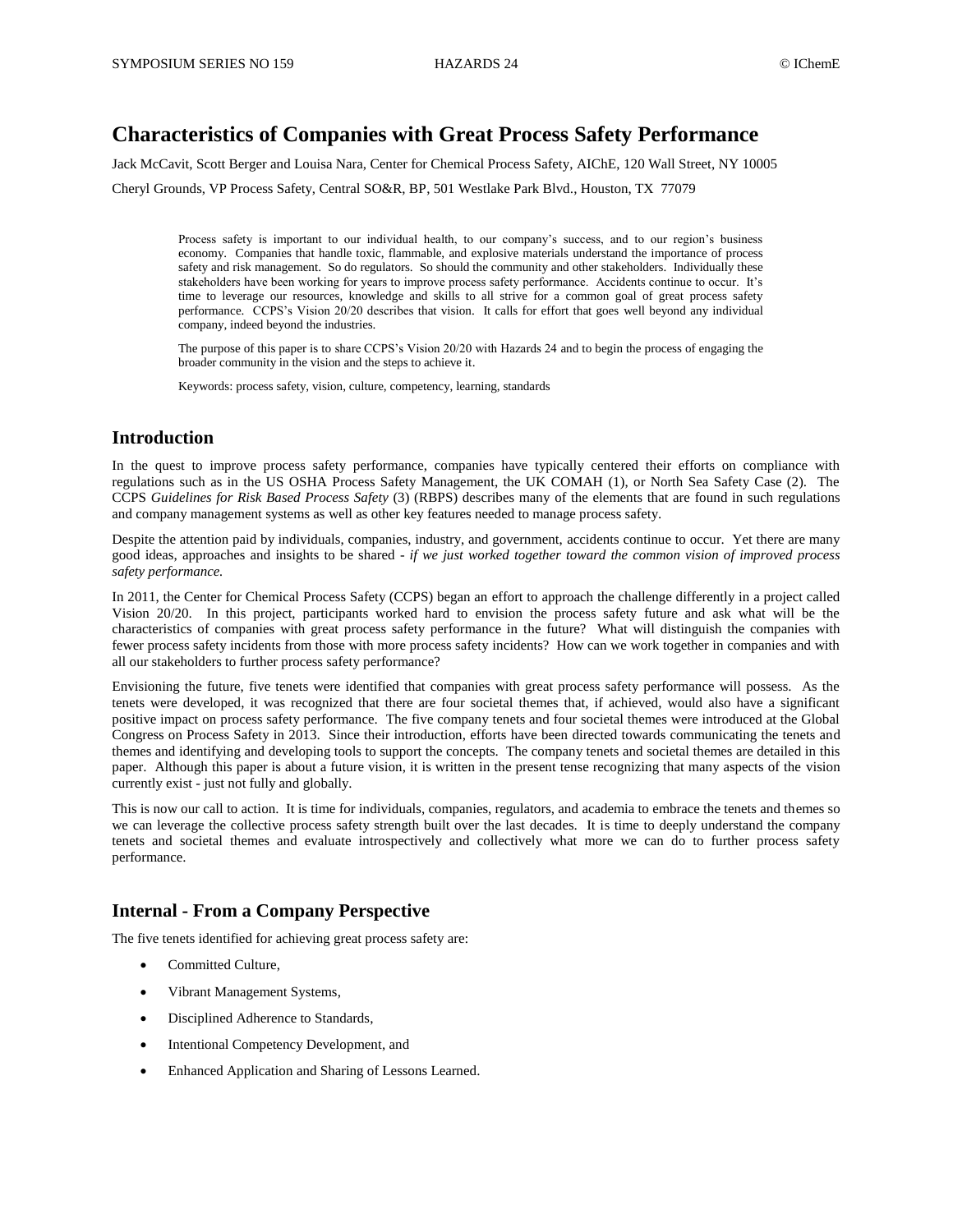The core principle of fervor for process safety unites and supports adherence to these tenets. It is not sufficient that each company understand the tenet. Additionally, each company should be enthusiastic, focused, and energetic in their process safety efforts. Each tenet is defined and discussed below.

# **Vision 20/20**

# **Five Industry Tenets and Four Societal Themes**



**Figure 1. Five Industry Tenets and Four Societal Themes**

#### **Committed Culture**

Three important aspects of committed process safety culture are emphasized in Vision 20/20. First is felt leadership from senior executives. Felt leadership means more than a periodic mention of process safety in speeches and town hall meetings. It means that the executives are personally involved in process safety activities. Employees know the executives care about process safety because of what they see executives doing in addition to what they hear executives saying. Executive leadership results in a tangible commitment and employee engagement at all layers of the organization. All layers of management and supervision stress the importance of process safety.

The second important aspect of process safety culture is operational discipline (4), the performance of all tasks correctly every time. Often operational discipline is considered to be an operator and mechanic issue, but in fact it is a leadership issue too. Sometimes leaders believe they do not have time to verify that work in the field is in conformance with practices and procedures. Sometimes leaders condone poor operational discipline by failing to take action when policies are not followed. In a committed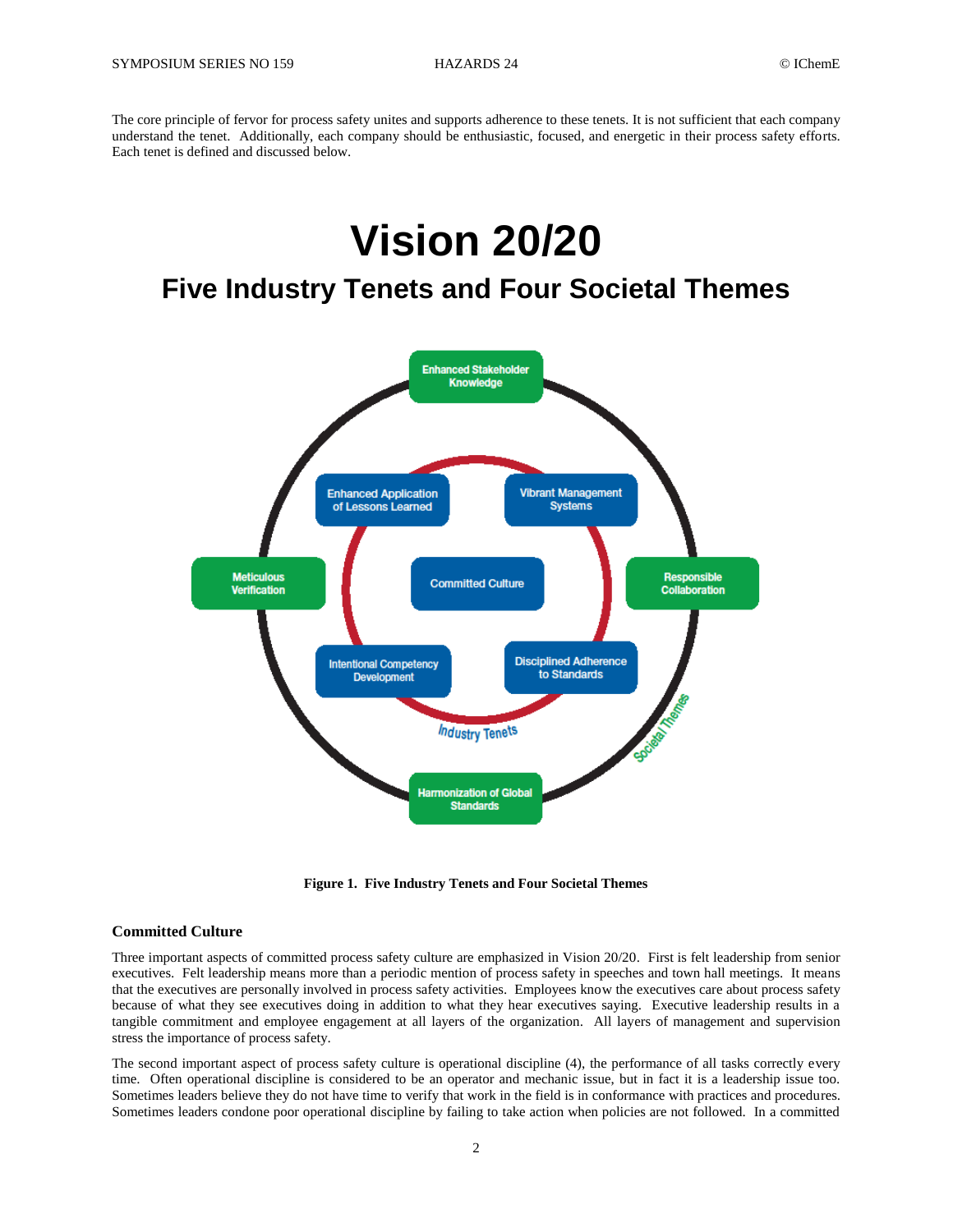culture leaders know what is happening in the field and respond as needed to ensure that tasks are performed correctly every time. Operators and mechanics know what is expected of them and are doing their best to perform work correctly every time. Operational discipline also means that leaders adhere to policies that apply to them.

The third aspect of a committed process safety culture emphasized in Vision 20/20 is maintaining a sense of vulnerability. Because major process safety incidents occur infrequently, it is natural for employees at all levels to begin to believe unconsciously that their management systems and the implementation of the management systems are so strong that incidents do not happen to them. In a Vision 20/20 committed culture, employees at all levels are aware of the hazards of their processes, knowledgeable of the systems that protect against the hazards, and recognize that incidents can result if the systems are not well executed every time. They have an ever-present sense of vulnerability and respond to early warning signs.

#### **Vibrant Management Systems**

Vision 20/20 recognizes that all employees should have a clear understanding of the expectations of senior management and those expectations should be documented and shared. In a vibrant management system there is a structure that clearly defines and documents expectations for all systems that affect process safety. These systems are implemented with operational discipline throughout the organization. The management systems promote inherently safer design principles and the principles of RBPS. The word vibrant is used to describe the management system because the system needs to be flexible and adaptable to meet ever changing needs and it needs to work well with facilities of all sizes in the organization. Companies with great process safety performance do not impose the most complex systems on their facilities; instead, they require systems that are fit-for-purpose. RBPS provides many alternatives for implementation of process safety element management systems and is a useful tool when companies are developing or refining their fit-for-purpose systems.

#### **Disciplined Adherence to Standards**

Disciplined adherence to standards starts by having clear understanding of what standards apply to various equipment and processes. Most companies have standards for new equipment or hire contractors that have the necessary standards. Too often there is cost and schedule stress with the approach outlined in company standards and shortcuts may be taken. With disciplined adherence to standards, project managers either follow the endorsed standards or use a pre-existing management system to gain approval from executives to modify the standards for a specific application.

The necessity to follow standards affects several disciplines in addition to project engineering. Process design engineers, operations, maintenance, and purchasing also need to be aware of the requirements imposed by the standards. Mechanical, process, instrumentation, engineering, operation, and maintenance all work together as a system. Everyone should play their part in the system for the system to perform as desired. For example, purchasing agents always buy pre-approved valves from preapproved vendors and do not substitute different valves even if they are more cost effective.

Application of standards to existing equipment is especially important for disciplined adherence to standards in Vision 20/20. Most companies apply standards to new equipment and may or may not apply fit-for-service approaches for existing equipment. There are examples where, after a furnace explodes, the company establishes minimum expectations for furnaces. After a compressor fails catastrophically, minimum expectations for compressors are established. Companies with great process safety performance establish minimum standards for existing equipment before incidents occur and have systems in place to ensure that the existing equipment meets those standards. This does not imply that existing equipment must be the same as new equipment, but decisions are documented in standards that define minimum expectations for existing equipment. To be clear, an existing furnace may not need to have instrumentation that is the same as a new furnace, but a company knows the minimum requirements for all furnaces and a system is in place to periodically ensure that existing furnaces meet those minimum expectations.

It is recognized that standards do not exist for all types of equipment and engineering practices. Risk decision-making is used when applicable standards do not exist.

#### **Intentional Competency Development**

Intentional competency development is ensuring that all employees that affect process safety are fully capable of meeting the technical and cultural requirements of their jobs. Intentional competency development is critical to great process safety performance because no matter how good the culture is, how good the management system is, or how well the company attempts to adhere to standards, highly competent employees are necessary to implement those systems. Competency development needs to be a corporate priority; it requires thought and organizational commitment. It is more than just a fill-in the box exercise during the annual appraisal cycle. The need for competency may even impact required job tenure. Individuals should not be rotated out of jobs before they can contribute effectively.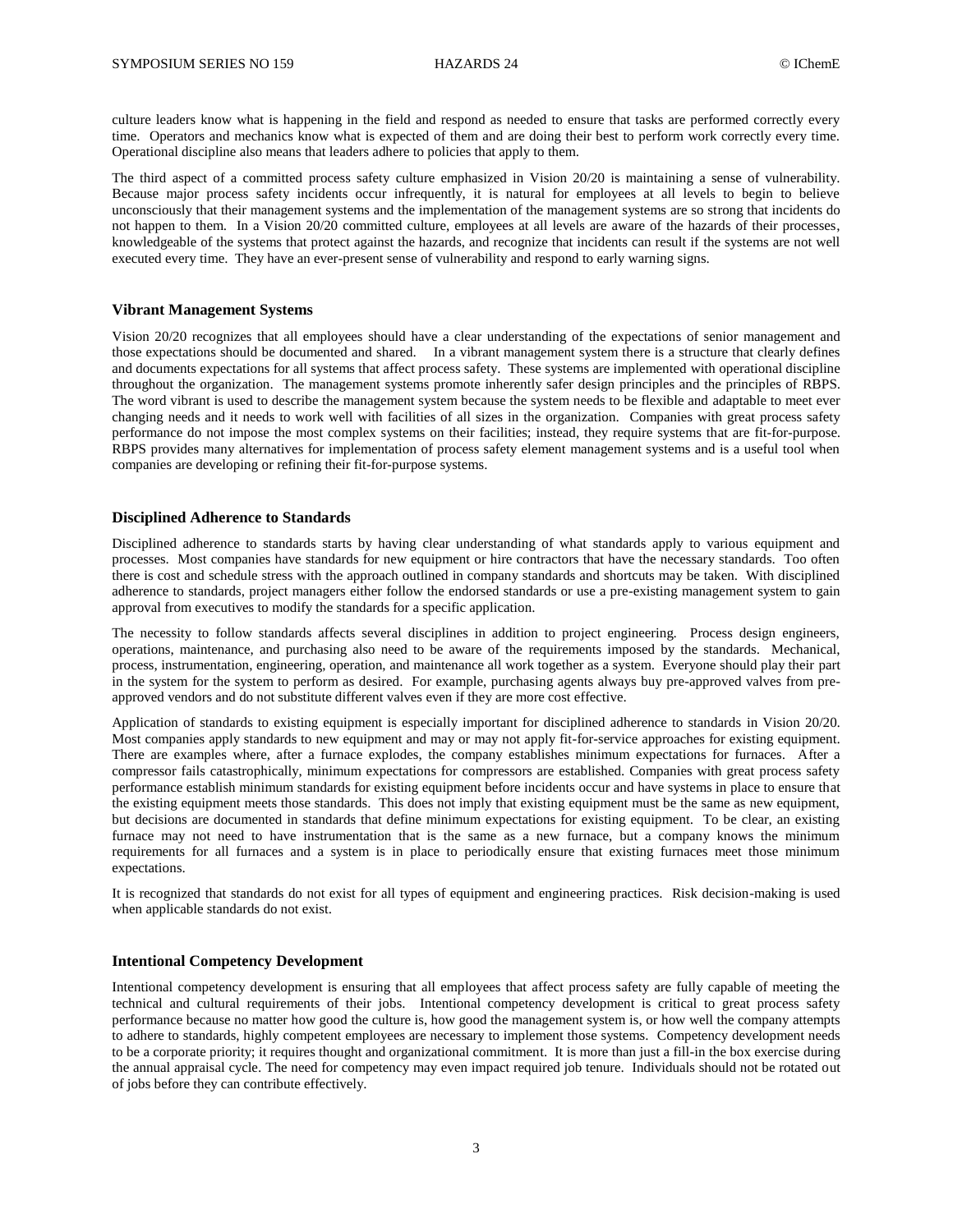The need for competency is strong at all levels of the organization, not just new employees. Executives should have basic understanding of process safety and risk management. Corporations should consider how to improve even their strongest and most experienced employees including their technical experts. Companies with great process safety performance consider many forms of competency development including continuing education, seminars and symposia in their field, mentoring, job rotation, and participation on industry committees.

It is a given that companies provide sufficient numbers of personnel to perform the work that must be done.

#### **Enhanced Application and Sharing of Lessons Learned**

Enhanced application and sharing of lessons learned is being fully aware of near misses and incidents and responding in a manner that prevents those incidents from occurring again in the same equipment and in similar equipment throughout the company. There is a culture in which employees are driven to learn from many sources, including benchmarking, near misses and incidents, and jobs done well.

Sorting through near misses, incidents, and other sources of lessons and deciding which ones to emphasize is challenging. Companies with great process safety performance have systems in place to document and respond to these learning opportunities. They do not just share incidents, they respond to the incidents, take action, and learn from the incidents.

#### **Summary of the Five Tenets**

These five tenets, combined with fervor for process safety excellence, make a powerful framework for success. Process safety results will be dramatically improved if a company has:

- A committed culture in which the executives are personally involved, managers drive excellent execution every day, and all employees maintain a sense of vulnerability
- Vibrant management systems ingrained;
- Disciplined adherence to standards for new and existing equipment;
- Intentional competency development such that all of their employees have full technical and cultural capability to do their jobs well; and,
- Enhanced application and sharing of lessons learned including an expectation and thirst for learning from several different types of opportunities.

## **External - From an Industrial and Societal Perspective**

As the CCPS Vision 20/20 committee developed the five tenets for industry, the committee recognized that issues beyond individual companies also strongly impact process safety results. Therefore, external factors must also be addressed to achieve great process safety performance. Four societal themes were identified that would help industry, and beyond, achieve the desired process safety performance. Successful fulfillment of this vision requires that industry, communities, labor, academia, and government embrace the four societal themes described below.

#### **Enhanced Stakeholder Knowledge**

In Vision 20/20 enhanced stakeholder knowledge includes two opportunities, public risk literacy and fundamental process safety education for chemical engineers.

Risk Literacy – The public, government, and industry decision makers have an enhanced understanding of the nature of risk and how it is managed. Middle or high schools introduce risk management concepts so that all of the population has a better understanding of risk. That early education also provides the background needed for more advanced concepts learned in university. Technical risk management becomes a specific area of university study in engineering and business.

Process Safety Fundamentals – Today many chemical engineering students learn about process safety after university when they are on the job. Some companies do an excellent job of educating their new engineers about process safety fundamentals, but many companies do not. In Vision 20/20, chemical engineers are required to take at least one process safety related course to receive a bachelor degree. All engineers receive education in system safety appropriate for their discipline.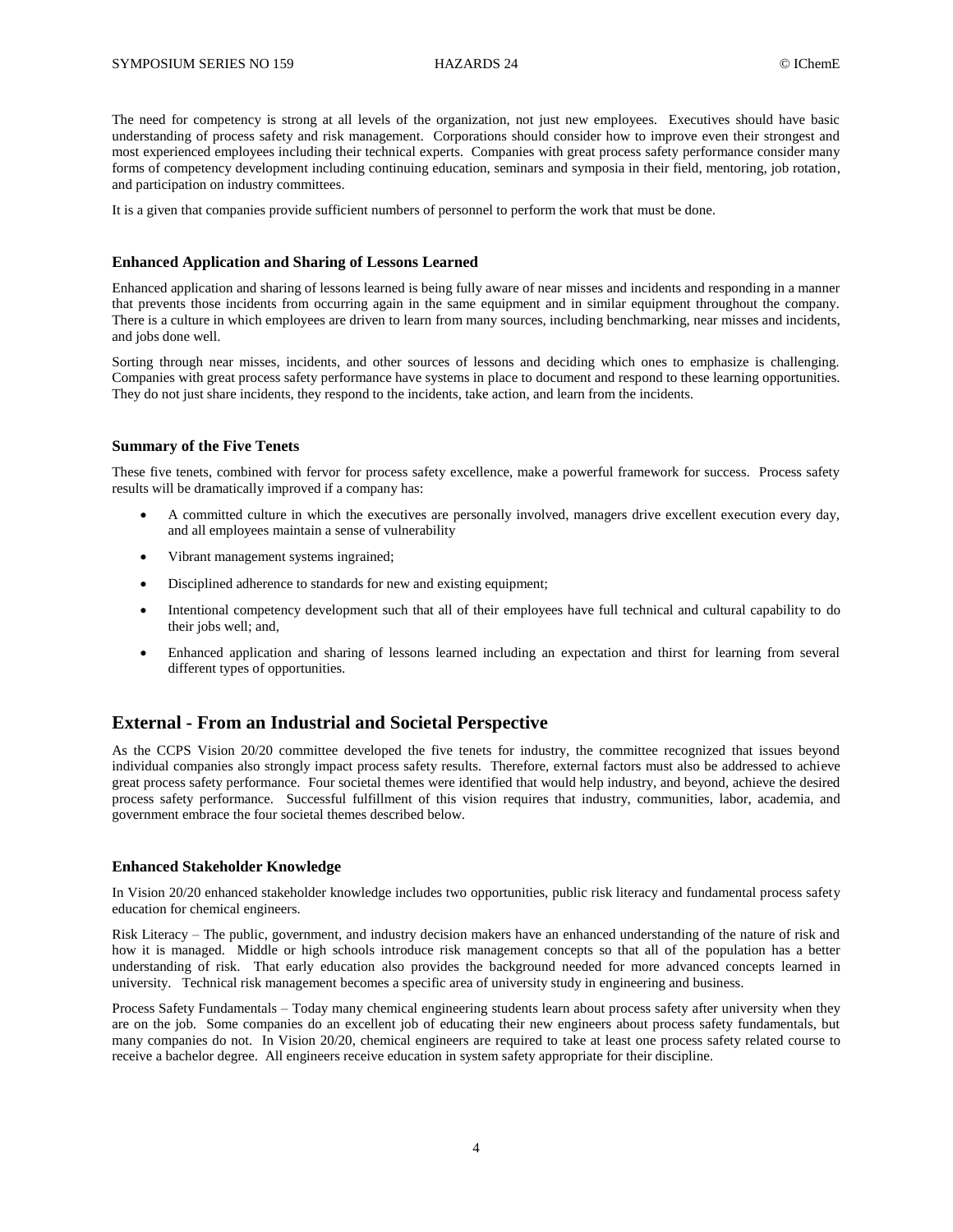#### **Responsible Collaboration**

There are significant opportunities for organizations that address industrial process safety to work together to have a positive impact on process safety results around the world. There are numerous opportunities where technical, government, labor, community, scientific, academic, and industrial organizations can work together locally, regionally, and internationally. Collaboration amongst these different groups can sometimes be challenging because the groups may have different objectives and approaches. If all the organizations could share Vision 20/20 and on this basis pull together, this will help align systems supporting process safety which would allow more time for managing process safety risk as opposed to managing systems.

Additionally, in Vision 20/20, industry, regulatory and investigatory authorities, labor organizations, communities, technical organizations, and universities work together to effectively remove barriers to reporting of incidents, develop reporting databases, and promote mutual understanding of risks and effective process safety systems.

#### **Harmonization of Global Standards**

Currently a number of organizations produce standards, guidelines, and practices for safe design, operation and maintenance of equipment. This cacophony of standards and practices is often confusing to people who are trying to design and maintain equipment to be in conformance with standards and practices, especially as they work in a global marketplace. Writing standards with the global marketplace in mind, would improve understanding, use, and efficiency in application of the resulting standards. In the future, organizations issuing accepted standards, guidelines, and practices work jointly to align and streamline practices, eliminate redundancy, and cooperatively address emerging issues.

#### **Meticulous Verification**

Companies use various verification, assessment, and auditing techniques to assure that their process safety management systems are working as intended. Generally, these verifications, audits, and assessments are made by individuals internal to the companies being assessed. There is a need for commonly available and competent third-party assessment to aid companies in identifying any shortcomings that may not be recognized by internal assessors. In Vision 20/20, third parties, including public or Non-Governmental Organizations (NGOs), are available to evaluate implementation of company process safety programs to help companies ensure that their process safety systems are robust and functioning as intended.

#### **Tools Being Developed**

The CCPS Vision 20/20 tenets and themes have been created. Now the challenge is to bring them to life starting with publicity and communication, to prompt people to change behaviors, and to all support a common vision for great process safety performance. A number of tools are being developed to promote the Vision 20/20 concepts. Some of the tools are intended to help companies better understand the intent of the Vision. Others will help companies identify opportunities for improvement and help them find constructive resources.

#### **One-Page Documents**

A description of each of the tenets and themes is being developed in one-page documents, which will be published on the CCPS website and worldwide to over a million readers through CCPS's distribution networks. Each document has a brief description of the tenet or theme followed by sections that further explain them.

- What does it mean? This section contains a description of activities that will take place when the tenet or theme is in place. This further illustrates the tenet or theme.
- What is the value? This section addresses the importance of the tenet or theme and how it impacts performance.
- What can I do? This section personalizes the tenet or theme by suggesting activities for individuals to promote the tenet or theme.
- Illustration Each tenet or theme has a specific illustration that visually explains the concepts in the tenet or theme.

The one-page document for the tenet Committed Culture is in Appendix I.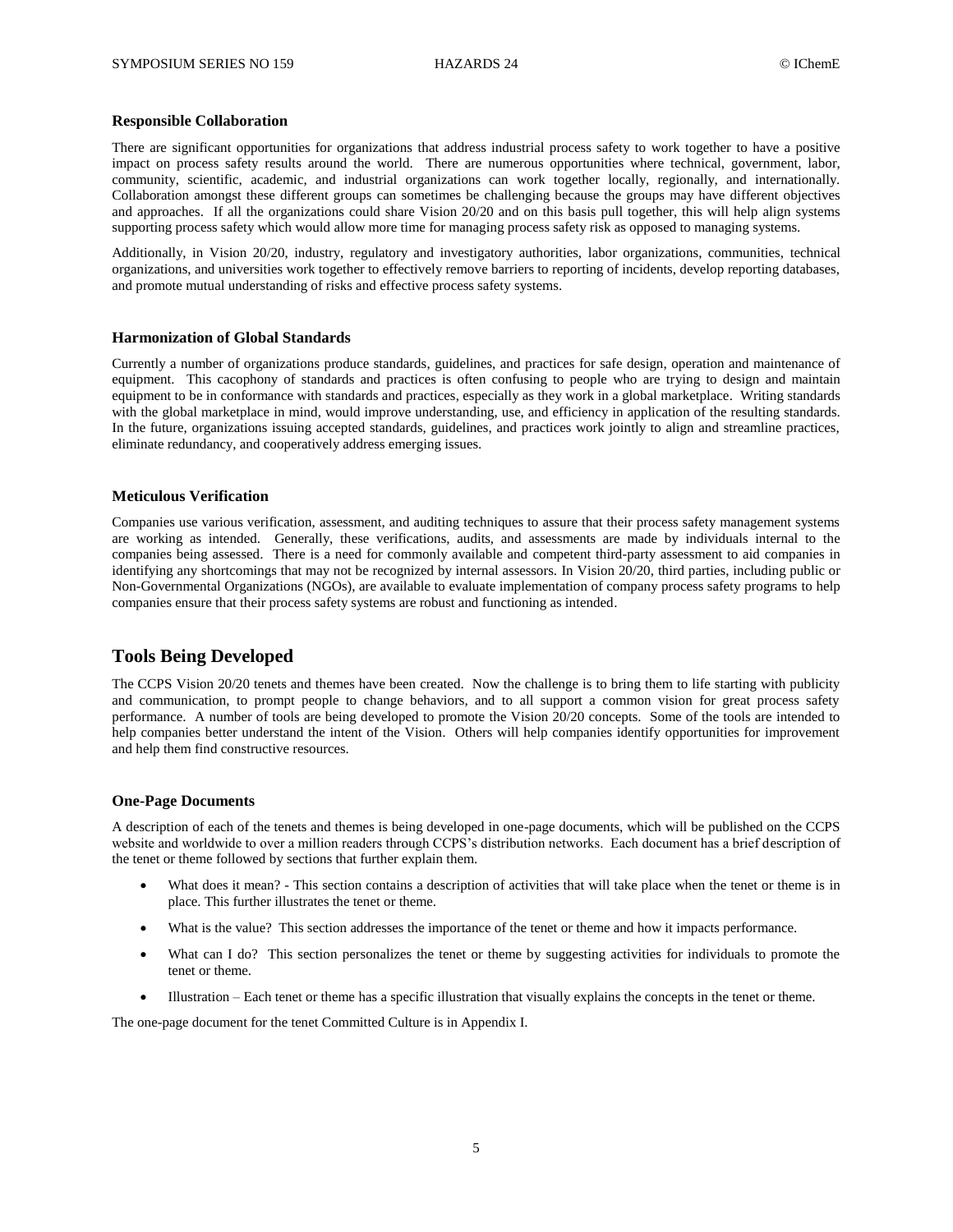#### **A day in the life**

To help illustrate the changes that will occur if Vision 2020 tenets are achieved, "A day in the life of" examples have been written. These paint the picture of the difference in behavior between the current state and the envisioned state. "A day in the life of" a unit manager is attached in Appendix II.

#### **Assessment tool**

Companies that embrace the tenets in Vision 20/20 may see benefit in a tool to assess their position relative to the vision. The assessment tool should differentiate mediocre performance from great performance for each of the tenets so that companies can recognize and prioritize their biggest opportunities for improvement (5). At the same time, if the tool is to be valuable, it cannot be unnecessarily burdensome. Developing a tool that differentiates performance yet is not burdensome will be challenging.

#### **Resources to support the tenets**

Where a company assessment identifies improvement opportunities, then the next step might be identifying potential resources available to help them improve. The Vision 20/20 project is compiling a list of previously published resources (e.g. documented references, training materials) that address identified gaps. There are many resources that address the five tenets. The list will include resources from bodies supporting process safety from around the world.

#### **A call to action**

After an incident occurs, even if a perfect incident investigation is completed, perfect root cause analyses are identified, and perfect action items are developed to ensure the incident does not happen again, no risk reduction occurs until the action items are completed. The same is true for Vision 20/20. No risk reduction occurs until broad industrial and societal change in behavior is accomplished.

CCPS has taken the first step; the next step is yours. It is time to get personally involved. It is time to take on board and communicate the five industry tenets and four societal themes. It is time for companies to evaluate their performance relative to the tenets and themes and take action to improve where needed. It is time for organizations that impact process safety to understand the societal themes and evaluate their contribution to process safety performance, seek collaboration, and take appropriate action.

We look forward to working together with you to achieve Vision 20/20.

#### **References**

- 1. Control of Major Accident Hazards Regulations (COMAH), United Kingdom Health & Safety Executive, 1999 and 2005[. www.hse.gove.uk/comah/](http://www.hse.gove.uk/comah/)
- 2. Safety Case Regulation for Offshore Oil Drilling, United Kingdom Health and Safety Executive, 2005, http://www.legislation.gov.uk/uksi/2005/3117/contents/made
- 3. Guidelines for Risk Based Process Safety, CCPS, AIChE, New York, 2007, www.wiley.com/WileyCDA/WileyTitle/productCd-0470165693.html
- 4. Conduct of Operations and Operational Discipline: For Improving Process Safety in Industry, CCPS, March 2011, <http://www.wiley.com/WileyCDA/WileyTitle/productCd-0470767715.html>
- 5. Organisation for Economic Co-operation and Development (OECD), Corporate Governance for Process Safety, Guidance for Senior Leaders in High Hazard Industries, OECD Environment, Health and Safety, Chemical Accidents Programme, June (2012)
- 6. The Health and Safety of Great Britain Be part of the solution, United Kingdom Health and Safety Executive, June 2009, http://www.hse.gov.uk/strategy/strategy09.pdf
- 7. Chemical Engineering Matters, IChemE, February 2013, [http://www.icheme.org/media\\_centre/technical\\_strategy/chemical engineering matters.aspx](http://www.icheme.org/media_centre/technical_strategy/chemical%20engineering%20matters.aspx)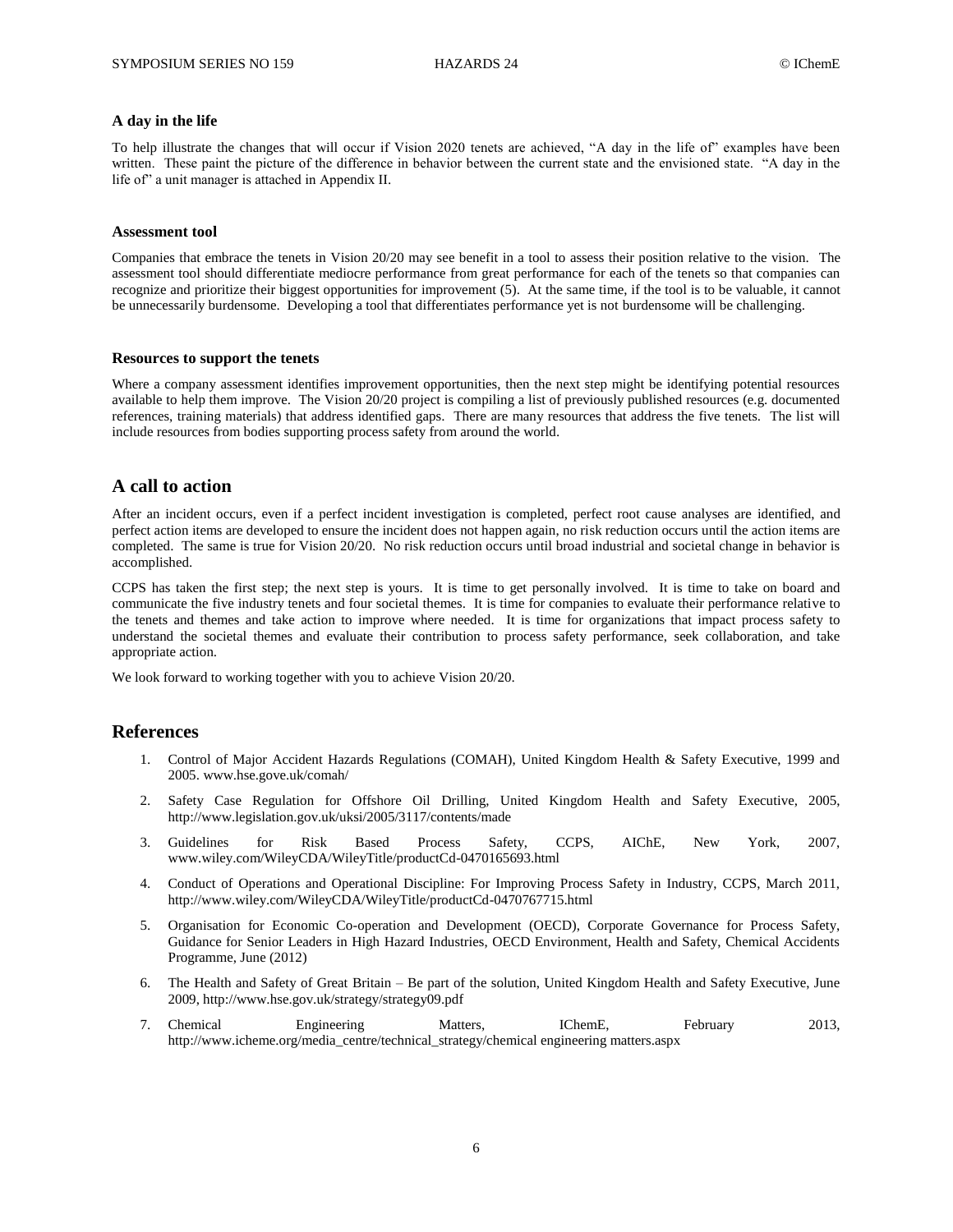## **Acknowledgements**

We would like to thank the CCPS Technical Steering Committee and Advisory Board who supported this project and the following committee members who were active in identifying the appropriate tenets and societal themes and creating the presented vision.

#### COMMITTEE MEMBERS

Cheryl Grounds – BP, Committee Chair Joe Allaben – Flint Hills Resources Dave Jones – Chevron Scott Berger – CCPS Mike Broadribb – BakerRisk Samantha Scruggs – BP Jeff Fox – Dow Corning Karen Tancredi - DuPont Walt Frank – CCPS Emeritus

Steve Arendt – ABS Consulting Pete Lodal – Eastman Chemical Company<br>Todd Aukerman – LanXess Jack McCavit – CCPS Staff Consultant Jack McCavit – CCPS Staff Consultant<br>Louisa Nara – CCPS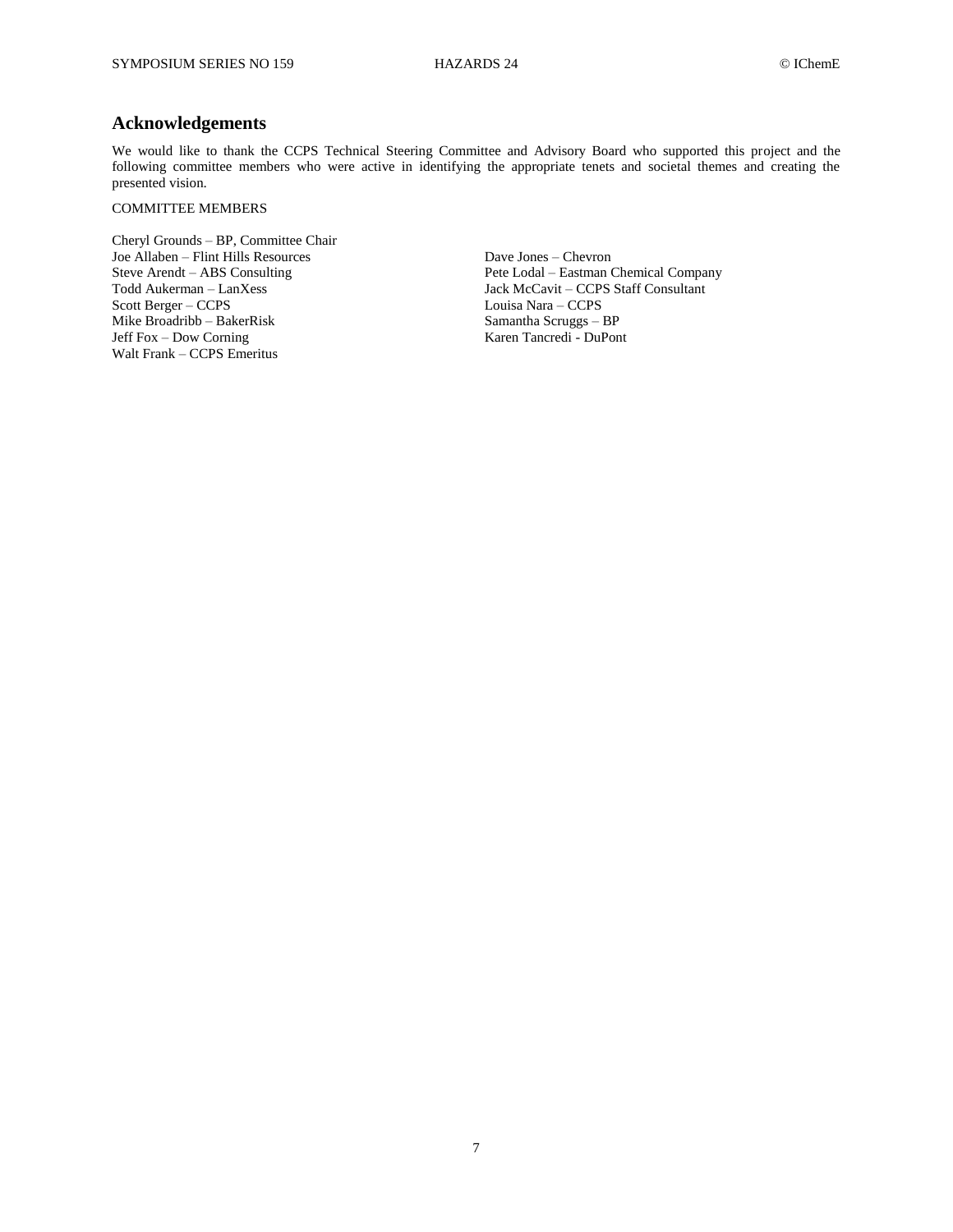## **Appendix I - One-Page Document for Committed Culture**



A Committed Culture is one where the executives are personally involved. managers and supervisors drive excellent execution every day, and all employees maintain a sense of vigilance and vulnerability.

## What does it mean?

All employees and contractors commit to "do it right", but have a plan for when it goes wrong.

- Executives personally and visibly lead process safety
- Operators and mechanics diligently follow procedures and speak up when they suspect a problem or see an opportunity for improvement.
- · Supervisors and managers verify work is done properly, intervene to correct situations, and freely communicate bad news up.

## What is the value?

Doing "the right thing, the right way" shift after shift, day in and day out, prevents incidents.

A Committed Culture supports both safe AND reliable operations.

- - What can I do?
- ☑ Perform all tasks, correctly, every time.
- ☑ Support your leadership to demonstrate a commitment to process safety.
- ☑ Recognize that "it could happen here.

More information is available at http://www.aiche.org/ccps/about/vision-2020

AIChE @ 2014. All rights reserved. Reproduction for non-commercial, educational purposes is encouraged. However, reproduction for any commercial purpose without express written consent of AIChE is strictly prohibited.

March 2014